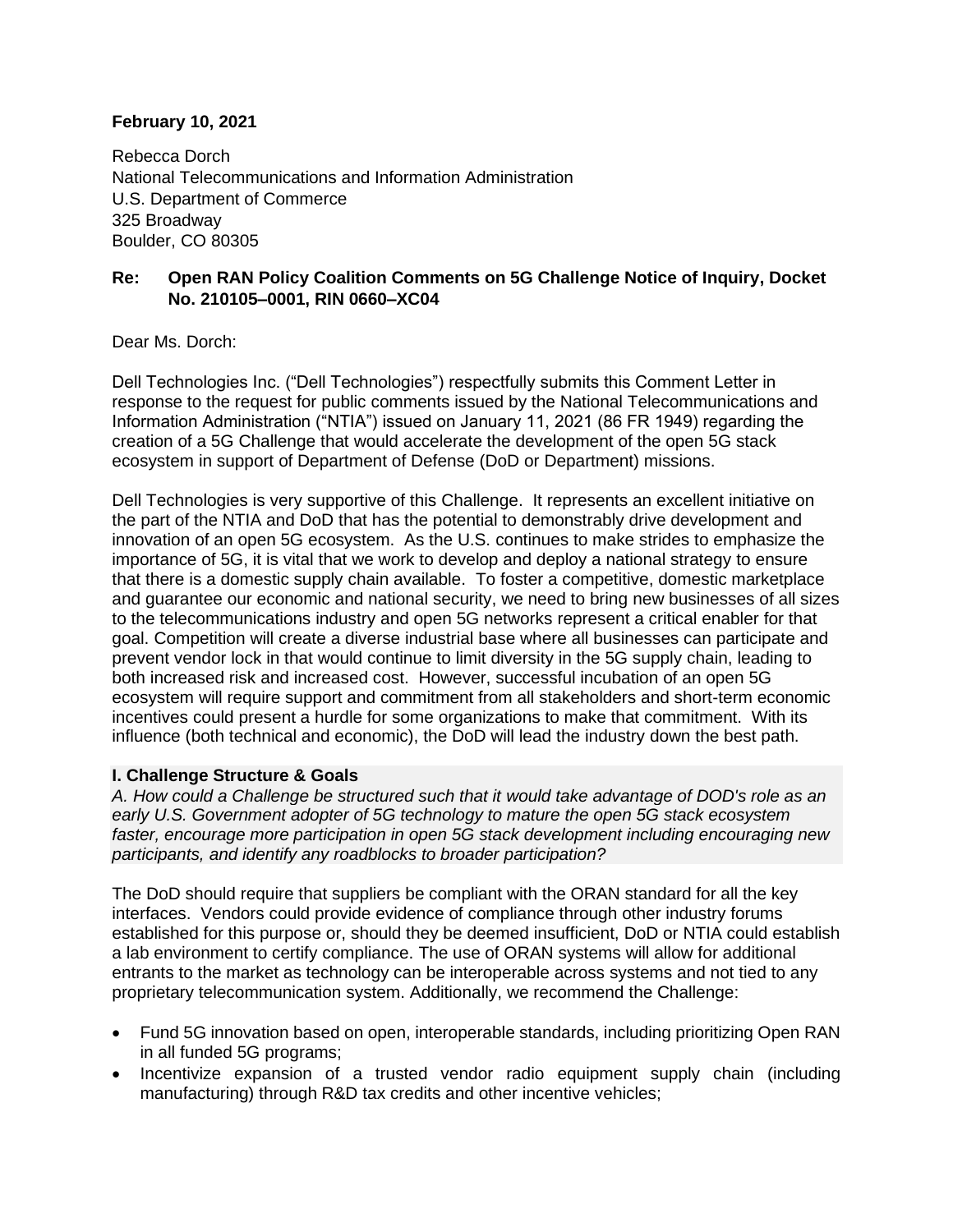- Incentivize expansion of trusted vendors developing open and interoperable RAN technology by utilizing public/private partnerships;
- Create a pipeline of R&D and industrialization funding for continued development of open and interoperable RAN;
- Increase grant opportunities and grant amounts to qualified U.S. vendors; and
- Design a program to incentivize investment and job creation in the U.S. by offering R&D credits and other incentives for network technology suppliers.

### *B. How could a Challenge be structured to focus on the greatest impediments to the maturation of end-to-end open 5G stack development?*

The next-gen network is not simply an evolution of 4G; it requires massive transformation, demanding new distributed architectures using software-defined networks. As governments around the world look to rebuild economies and invest in technology infrastructure, 5G gives all communities an opportunity to close the connectivity gap. The high speed, low latency performance of 5G will profoundly change the connectivity speeds, density and intelligence to consumers, enterprises and Internet of Things (IoT). However, in order to expand 5G and future wireless capabilities, we must also look to expand the current ecosystem which does not currently include a U.S.-based, at scale, 5G RAN solution company.

In the early phases of development, an end-to-end open 5G solution could have deficiencies compared to existing commercial offers that are supplied but a single vendor and not open. The Department must also invest in research and development that accelerates the development of 5G infrastructure that utilizes the U.S.'s strengths in silicon, software, and cloud. The broad technology ecosystem, which includes hundreds of U.S. companies and innovators, are increasing their focus on 5G to provide content for these systems. In order to accelerate development and rollout of 5G infrastructure domestically, U.S. government policy needs to support U.S. technology companies and the technologies they are bringing to market. As additional technologies mature, the overall ecosystem and industrial base will grow to support the various uses that the Department will have in its deployment.

*C. What should be the goals of a Challenge focusing on maturation of the open 5G stack ecosystem? How could such a Challenge be structured to allow for the greatest levels of innovation? What metrics should be used in the assessment of proposals to ensure the best proposals are selected?*

Due to the critical nature of 5G networks to our overall telecommunication networks, one major factor that needs to be considered in evaluating success is supply chain. The U.S. does not have an at scale provider for all components of 5G networks. The goals of the challenge should be increasing participation in the marketplace and ensuring that the DoD is not overly reliant on a handful of solutions providers.

By opening the architecture of 5G communication systems, we allow for more innovation and additional trusted participants to help fulfill mission critical needs. As such, the challenge should emphasize the need for open infrastructures over proprietary systems. Metrics could be developed that evaluate elements such as compliance to open interfaces between solution elements and also the portability of software solutions between different hardware platforms with the goal that software be completely independent from hardware.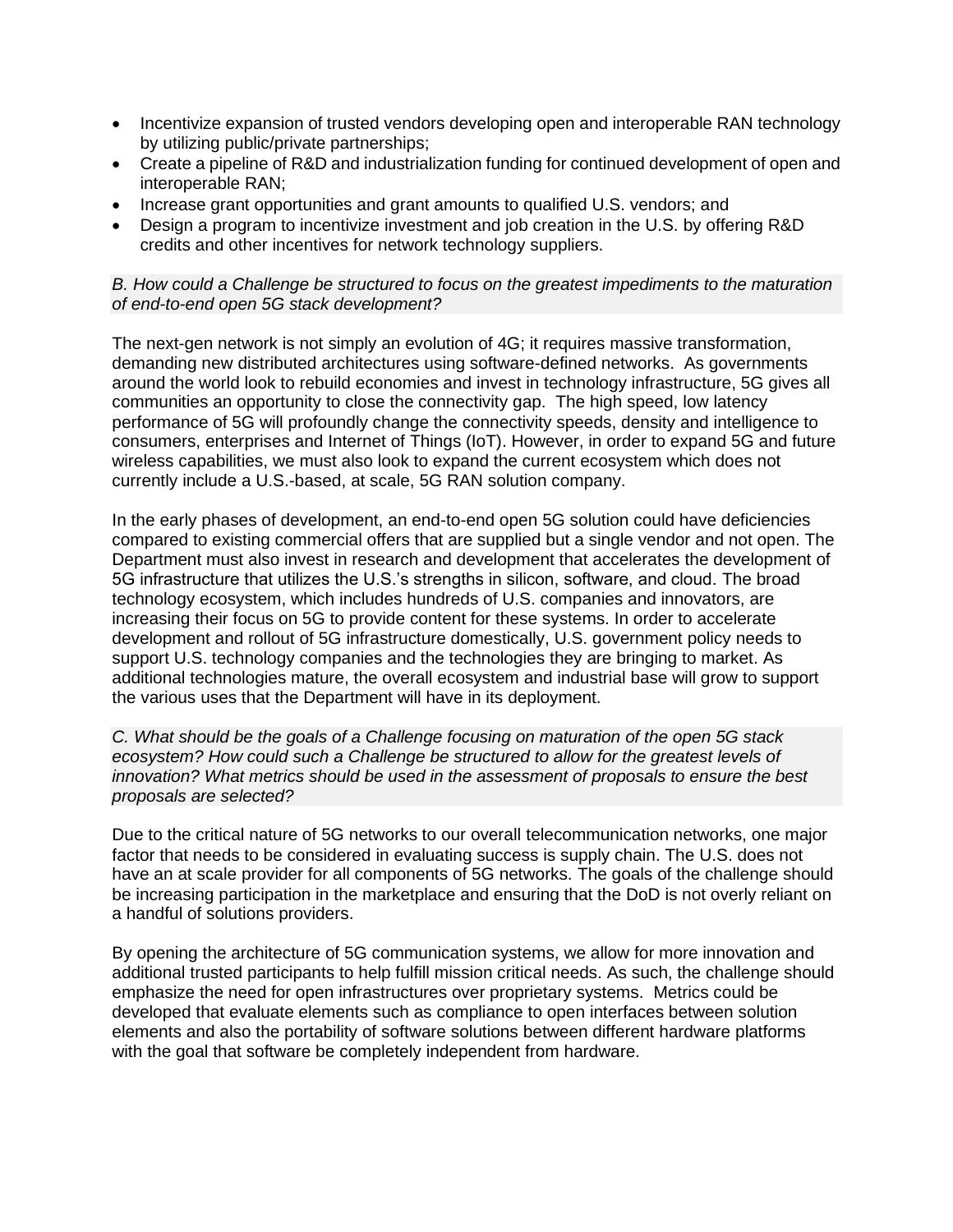### *D. How will the open 5G stack market benefit from such a Challenge? How could a Challenge be structured to provide dual benefit to both the Government and the open 5G stack market?*

The open 5G stack market needs to get through its early development phases through to maturity. There is a high risk that this will not happen without specific support due to the economic forces that favor incumbents. While incumbent suppliers will publicly support open interfaces, in practice, such suppliers have no incentive to ensure their adoption and success in the market. The DoD, and the US Government more broadly, need to be demonstrative and prescriptive to help the industry get through these early phases.

Additionally, as the technology is developed further and additional entrants to the market compete, the costs of the services will lower as there are more vendors to choose from, thus making the technology more accessible for other sectors of the economy, including small businesses, industrial uses, as well as facilitating connectivity of states, localities, and schools.

### **II. Incentives and Scope**

*A. What are the incentives in open 5G stack ecosystem development that would maximize cooperation and collaboration, promote interoperability amongst varied open 5G stack components developed by different participants, and mature desired featured sets faster with greater stability?*

The DoD and NTIA should recommend federal economic incentives, including eliminating the cap on R&D tax deductions for 5G, to stimulate the domestic development of 5G technology. While 5G remains a priority for many companies, it is one of several priorities that the industry is working on including quantum computing and artificial intelligence. By providing economic incentives for 5G, it would allow companies additional flexibility in how they structure their research and development budgets and incentivize companies to prioritize 5G deployment.

### *B. Could a Challenge be designed that addresses the issues raised in previous questions and also includes test and evaluation of the security of the components?*

It could. Below in our response to section III (A) of this notice we are suggesting that DoD establish an interoperability lab for the purpose of confirming compliance to open standards. The same facility could be used to test and evaluate the security of each component and also end-to-end security of the complete system with different mixes of components from different vendors.

### *C. Could a Challenge be designed that would require participants to leverage software bill of materials design principles in the development of components for an open 5G stack?*

It is certainly possible for the Challenge to be prescriptive in terms of software design principles however Dell believes this is less important than ensuring open interfaces and portability of software to different hardware platforms. These factors will lower barriers to entry to facilitate development of a more robust ecosystem and supply chain. Enforcing a specific bill of materials may have the unintended consequence of reducing the opportunity to innovate without meaningfully contributing to the goals of the Challenge. That said it would not be surprising if the most successful solutions did follow such an approach.

*D. Many open 5G stack organizations have developed partial implementations for different aspects of an open 5G stack. What portions of the open 5G stack has your organization successfully developed with working code? What portions of the open 5G stack does your*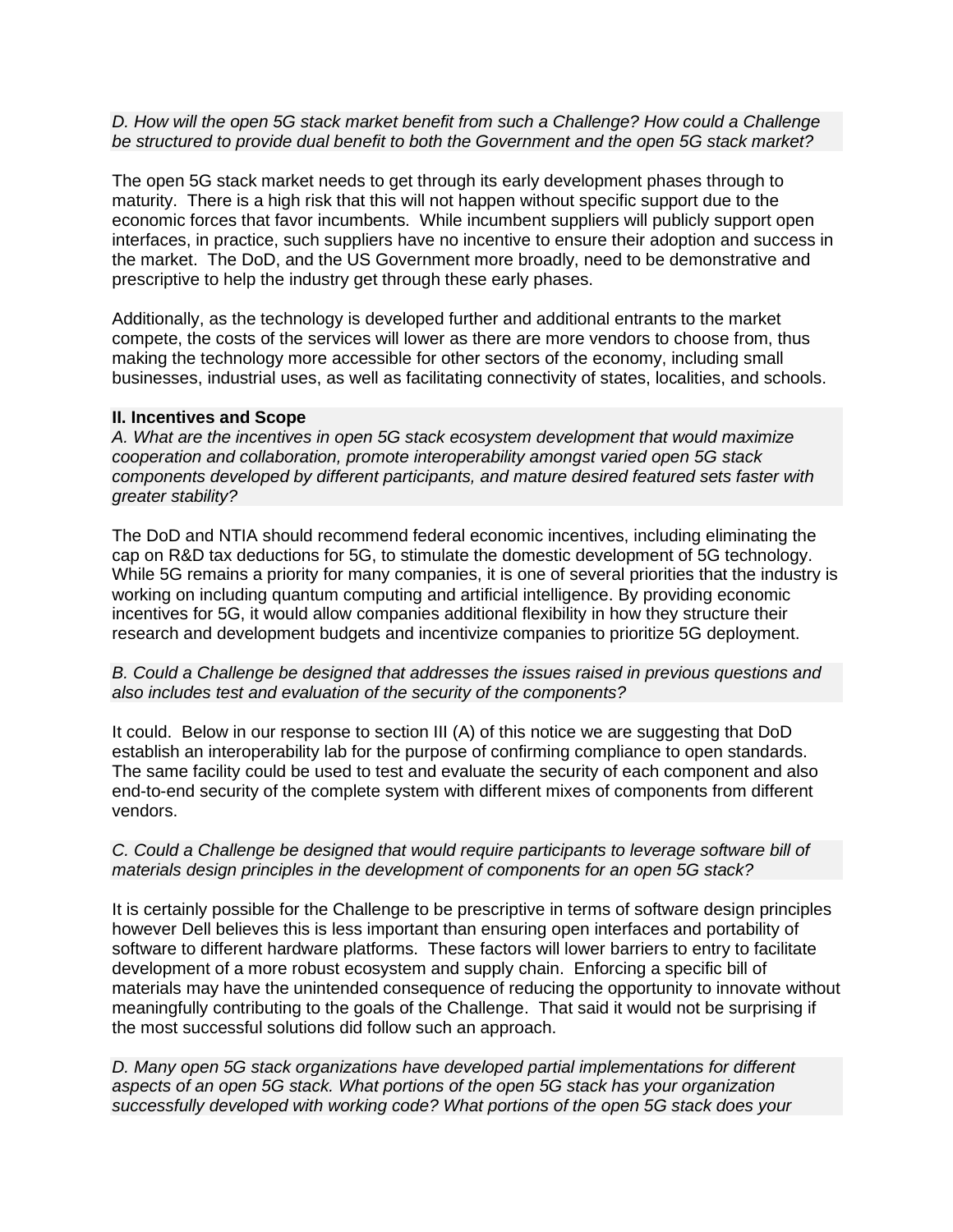*organization believe can be developed quickly (6 months or less)? What development support would best enable test and evaluation of the different elements of an open 5G stack?*

Dell Technologies is an end-to-end provider for many product lines that enabling our customers across the globe to create remote workforces, secure critical data, and scale without disruption. In this role, we not only provide hardware platforms that meet the core requirements of Telecom Service Providers and Enterprises in their deployment of 5G, we team with partner companies to explore development of innovative software elements to support an open 5G stack. Due to our large partner network and internal capabilities, Dell has working solutions available in the market today that support the ORAN standards to varying degrees. Additionally, while focused on the lower level foundations of the RAN stack, Dell Technologies has existing partnerships with the major virtualization layer providers and core software vendors as part of its overall solutions capability.

With appropriate support from government, these solutions have the capability to mature and be competitive with the proprietary solutions that are more typical in the market today. As such, Dell is currently evaluating expanding its involvement in 5G to include more of the core RAN technology elements.

*E. What 5G enabling features should be highlighted in the Challenge, such as software defined networking, network slicing, network function virtualization, radio access network intelligent controller, radio access network virtualization?*

All of the functions described here should be part of the Challenge. The goal should be an endto-end capable 5G system made up of components from different vendors following open interfaces at all levels and with the ability for software elements to work on multiple hardware platforms.

### **III. Timeframe & Infrastructure**

*A. What software and hardware infrastructure will be needed to successfully execute this Challenge?*

DoD should establish an interoperability laboratory environment. This could be done as a stand-alone initiative or in concert with other industry organizations. Vendors would be required to supply their solution to this facility and provide technical support for execution of tests confirming conformance to standards and interoperability with solution elements from other suppliers. DoD would need to provide physical facilities inclusive of the ability to conduct live radio testing as well as staff to execute tests and work the candidate vendors as they bring their solutions to the lab for evaluation.

# *B. What is a reasonable timeframe to structure such a Challenge? Should there be different phases for such a Challenge? If so, what are appropriate timelines for each suggested phase?*

The course of the challenge should be over the next three years. There is early momentum in ORAN product development, particularly from U.S.-domiciled companies, but the industry has not reached a tipping point whereby it becomes clear that an open 5G ecosystem will become the established norm in the market. A Challenge from DoD that mandates compliance to the ORAN standard, offers facilities to confirm interoperability between vendors and holds out the potential for contract awards to vendors that are compliant will create a meaningful incentive to all players in the industry.